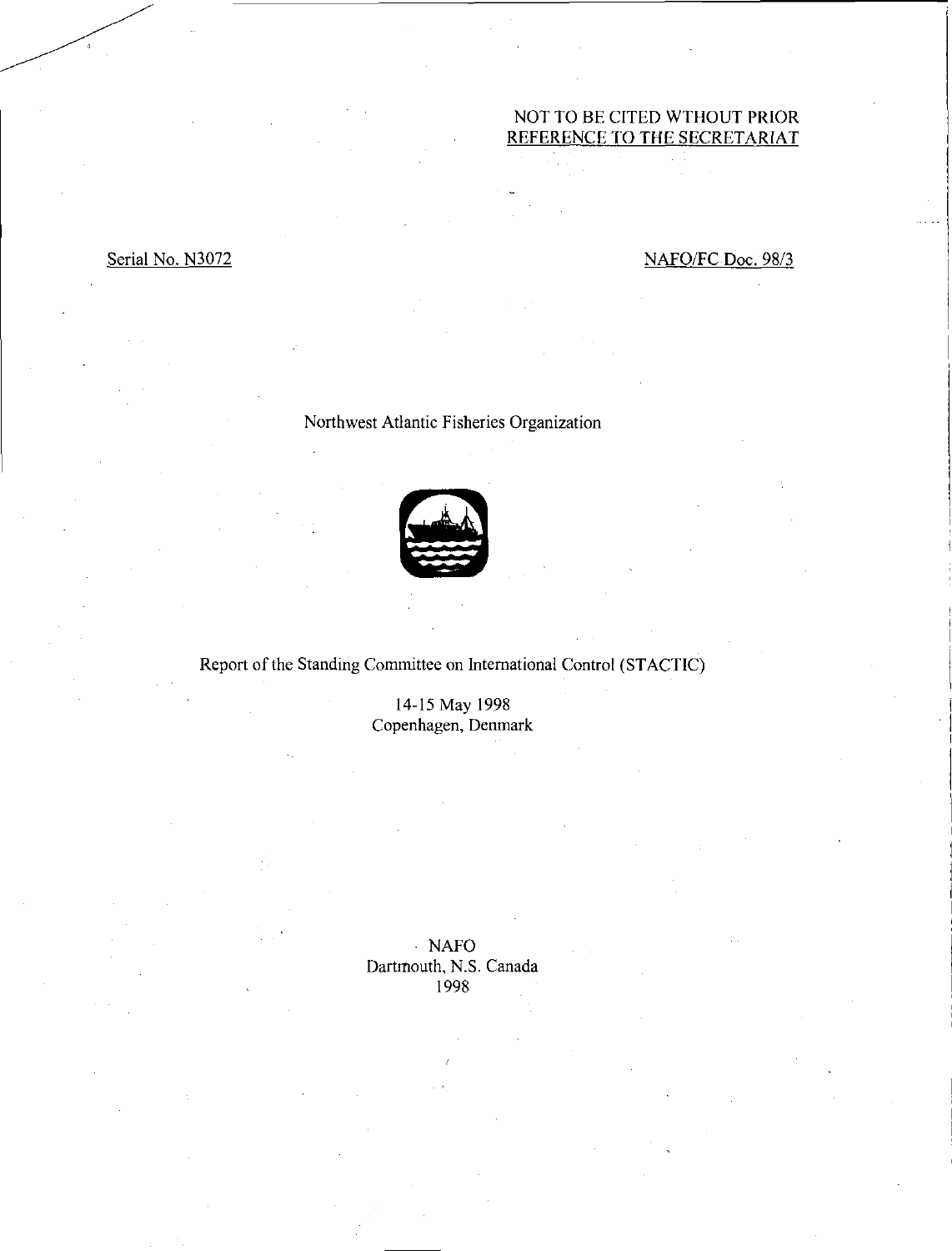# Report of the Standing Committee on International Control (STACTIC)

# 14-15 May 1998 Copenhagen, Denmark

l,

| 2. |          |                                                                    | 3  |
|----|----------|--------------------------------------------------------------------|----|
| 3. |          |                                                                    |    |
| 4. |          | Review of Reports on the Pilot Project for Observers               |    |
|    |          |                                                                    |    |
| 5. |          |                                                                    |    |
| 6. |          | Possible Amendments to Improve the Current Scheme                  |    |
|    |          |                                                                    |    |
| 7. |          | Consideration of means of allowing scientists access to and the    |    |
|    |          |                                                                    |    |
| 8. |          |                                                                    | 6  |
| 9. |          |                                                                    | 6  |
|    |          |                                                                    | 6  |
|    |          |                                                                    |    |
|    |          |                                                                    |    |
|    | Annex 2. |                                                                    | -9 |
|    | Annex 3. | Contracting Party Responses to Questions                           |    |
|    |          |                                                                    |    |
|    |          |                                                                    |    |
|    |          | Annex 5. Estimated Cost of Surveillance - NAFO Regulatory Area  14 |    |
|    | Annex 6. |                                                                    |    |
|    |          |                                                                    |    |

可能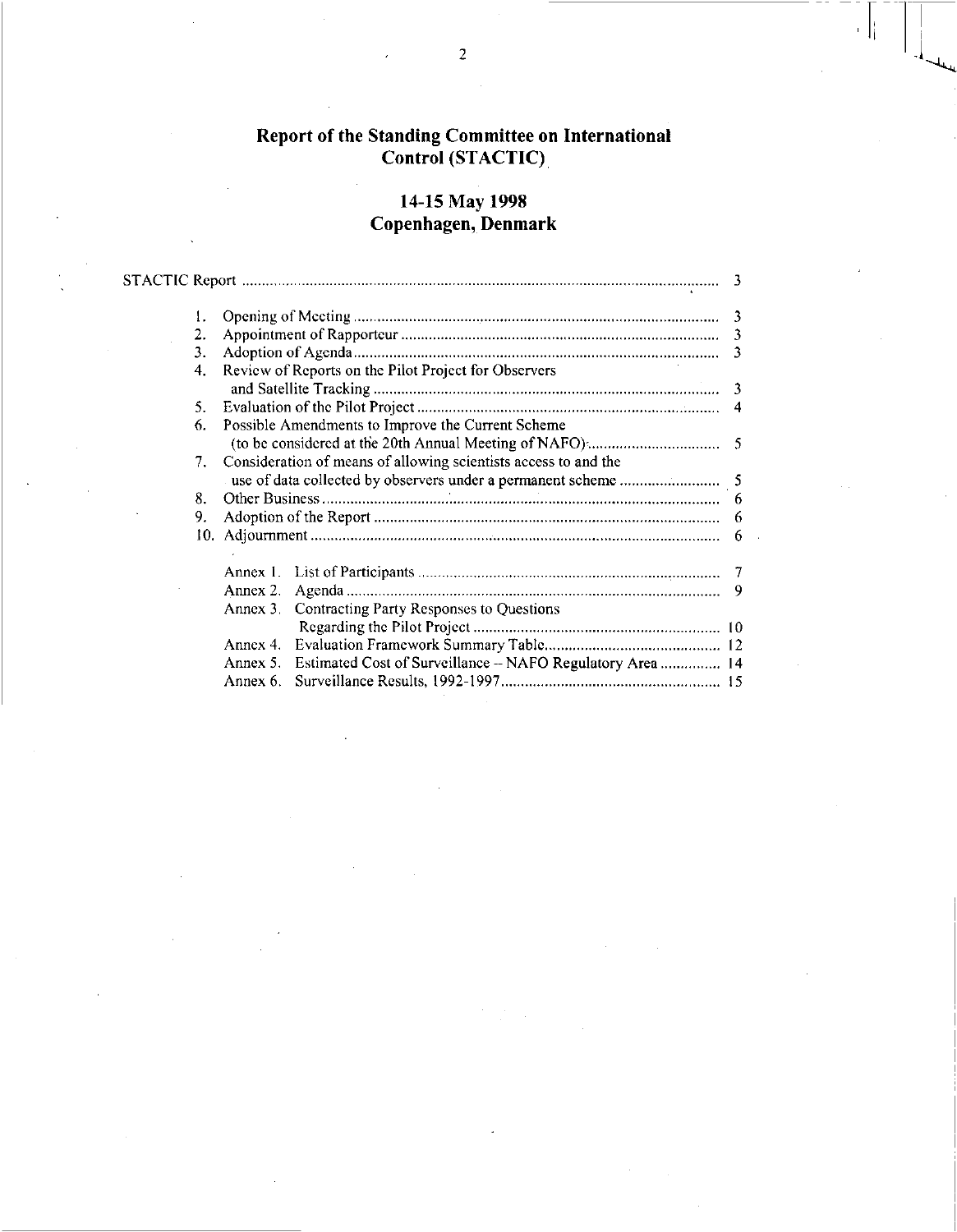# Report of the Standing Committee on International Control (STACTIC)

# • '14- <sup>15</sup>May, 1998 Copenhagen, Denmark

### **1. Opening of Meeting**

The Chairman, D. Bevan (Canada) opened the meeting at 0930 on 14 May 1998. Representatives from the  $\cdot$ following Contracting Parties- were present: Canada, Denmark (in respect of the Faroe Islands and Greenland), Estonia, the European Union (EU), Iceland, Japan, Norway, Russia and the United States (Annex **1).** 

### **2. Appointment of Rapporteur**

Paul Steele (Canada) was appointed Rapporteur.

**3. Adoption of Agenda** 

The agenda was adopted as attached (Annex 2).

### **4. Review of Reports on the Pilot Project forObservers and Satellite Tracking - •**

The Chairman invited the Contracting Parties to provide any relevant updates of the reports that they had submitted at the June, 1997 STACTIC meeting in Copenhagen. Written reports were submitted by Canada (STACTIC Working Paper 98/1), Japan (98/2), the United States (98/3), Denmark, in respect of the Faroe Islands (98/4) and the European Union (98/5 and.98/6). Estonia gave an oral report to update the written report submitted by Estonia in 1997 (STACTIC Working Paper 97/17). In his oral report the representative from, Estonia indicated that the data captured by Estonian observers has been computerized and is now available for the use of scientists. He also noted that all Estonian observer reports are being sent to the NAFO,Secretariat.

The representative from Canada pointed out that Part VI.3.d of the NAFO Conservation and Enforcement Measures requires Contracting Parties to submit all observer reports to the NAFO Secretariat. He noted that not all Contracting Parties are currently complying with this obligation.

The representative from the European Union pointed out that, even though some Contracting Parties have submitted updated reports: on the implementation of the pilot project, there continues to be a lack of clarity regarding certain issues.. Specifically, the European Union representative listed the following questions which he asked each Contracting Party to address:

- 1. Who employs the observers, i.e. do they meet the requirements regarding independence and impartiality?
- 2. Is the 100% coverage requirement being adhered to?
- 3. Are all observer reports submitted to the NAFO Secretariat?
- 4. Are the observer reports available to scientists, and to what extent do they make use of the reports?
- 5. Are hailing requirements still being adhered to by all vessels, or are hails no longer required for vessels covered by satellite tracking?
- 6. Is satellite tracking data now being used to control fishing activity, e.g. to control effort days in the shrimp fishery?

Representatives from Denmark (in respect of the Faroe Islands and Greenland), Norway, Canada, Japan, Estonia, EU and Iceland responded orally to the questions. A summary of the responses is attached as Annex 3.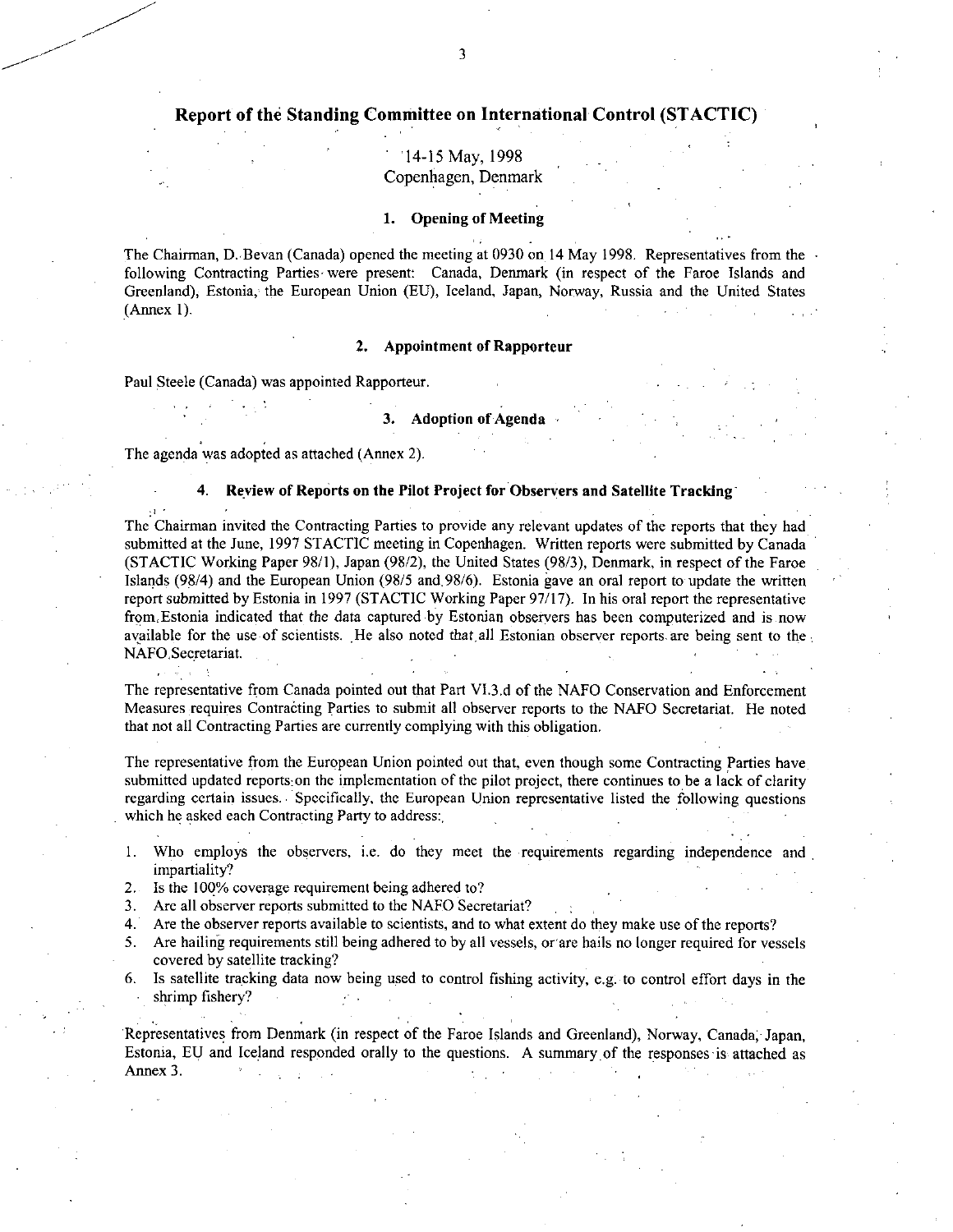The Chairman asked that reports on implementation of the pilot project be submitted by all Contracting Parties who were not in attendance at this meeting, as well as by any other Contracting Parties which have not yet submitted written reports. He also asked that all Contracting Parties not in attendance submit written responses to the six questions posed by the European Union representative. Those Contracting Parties in attendance who had not provided complete answers for all six questions were asked to do so, in writing, to the NAFO Secretariat as soon as possible.

The representative for the Executive Secretary pointed out that the NAFO Secretariat has . not been receiving notification from Contracting Parties regarding the names of vessels which will be equipped with satellite tracking devices while fishing in the Regulatory Area (such notification is required under Part III.E.4 of the Conservation and Enforcement Measures). The Chairman asked that all Contracting Parties provide this information to the Secretariat in the future.

#### 5. Evaluation of the Pilot Project

The Chairman requested comments on how to best proceed with the evaluation of the pilot project in comparison to the traditional means of control. The representative from Denmark pointed out that Contracting Parties had completed the evaluation framework document, which was developed at the June 1997 meeting, in different ways. He noted that this makes it difficult to analyze the results, and therefore Contracting Parties should attempt to agree on a uniform approach to completing the evaluation form.

The representative from Iceland expressed reservations about the using the evaluation.framework, as he felt it was too restrictive in that it does not allow for comments and explanations of why some criteria are not applicable in certain fisheries.

After' considerable discussion it was agreed that Contracting Parties would revise their individual evaluation framework tables, using a consistent methodology adopted by the committee, and that these individual reports would then be - rolled up to produce a single evaluation framework table which could be submitted to the Fisheries Commission at the annual meeting in September, 1998. This approach was adopted on the understanding that the table is indicative and does not pre-judge the weights to be attached to individual elements, that Contracting Parties would be able to add footnotes to explain-and elaborate on the information in the table, and that the written evaluation reports previously submitted by Contracting Parties would still stand. Furthermore, the qualifications high, medium and low should not be taken to indicate whether schemes are insufficient or sufficient. The summary table adopted by the committee is attached as Annex 4.

It was also agreed that a composite table would be developed to provide an overall summary of costs involved in delivering the three surveillance options, i.e.observer coverage, satellite tracking and traditional enforcement methods. This summary table is attached as Annex 5. During the discussion that followed, the Canadian and EU representatives noted the fact that the costs associated with the traditional surveillance methods are very high in comparison to the costs for satellite tracking and observer coverage. Canada also noted that NAFO membership comes not only with privileges but also with responsibilities.

The Chairman requested that Contracting Parties review the costing data and provide any corrections or other relevant information to the NAFO Secretariat as soon as possible. ' He also reminded Contracting Parties that, in order to niaintain consistency, all cost data should be for the 1996 fishing' year. The Chairman also asked that 1997 cost data be submitted to the Secretariat.

The Chairman also asked the Contracting Parties to provide the NAFO Secretariat with information with respect to fishing effort as per the table entitled Surveillance Results, 1992-1997 (Annex 6). The NAFO Secretariat will prepare a summary table based on the data received from Contracting Parties and the data held by the Secretariat on apparent infringements. The results will be finalized together with the data on the number of fishing days and patrol days,in the Regulatory Area. The Executive Secretary will have to use his judgement in assigning the apparent infringements to the categories listed in the table.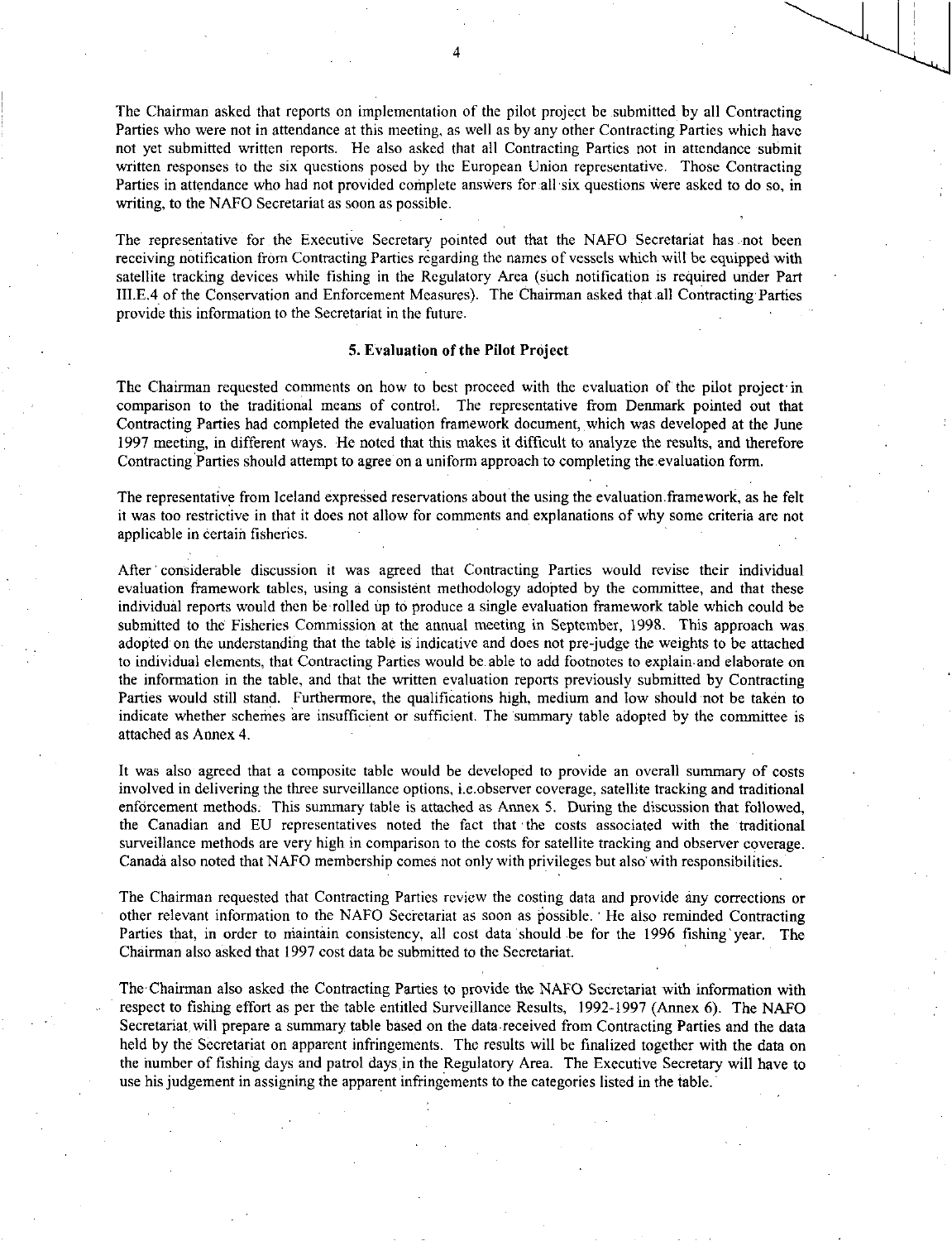### 6. Possible Amendments to Improve the Current Scheme (to be considered at the 20th Annual Meeting of NAFO)

The representative from the European Union *pointed out* that the *future of* the pilot project must be decided at the NAFO annual meeting in September 1998, and it will be important for all Contracting Parties to clearly make their positions known well in advance of the meeting. He indicated that if any Contracting Parties are not in favour of continuing the pilot project, they should submit alternative proposals to the NAFO Secretariat as soon as possible, so that other Contracting Parties will have an opportunity to fully consider the proposals before the annual meeting.

This approach was accepted by the committee. The Chairman suggested that Contracting Parties wishing to propose changes to the pilot project should submit detailed proposals to the NAFO Secretariat by August 15, 1998.

The *representative from* the United States *advised* that they would be submitting a proposal regarding transhipments and inspections of Non-Contracting Party vessels.

The representative from Iceland noted that work is being done by the NEAFC with regard to data availability and transmission of catch data from vessels at sea. Iceland intends to propose similar improvements to the NAFO control scheme. Iceland will also want to discuss possible options to reduce the costs involved with the current pilot project. He indicated that Iceland will propose that satellite tracking coverage be increased from 35% to 100%, and that consideration be given to reducing the observer coverage requirements if improvements can be made in other areas such as data availability and data transfer.

The Canadian representative expressed strong support for the continuation of 100% observer coverage. He also agreed with the European Union regarding the need for clear position statements from all. Contracting Parties regarding the future of the pilot project.

The representative from the European Union indicated that, although they have not yet developed a final position, the European Union will likely propose that all vessels fishing in the Regulatory Area be subject to satellite tracking by January 1, 2000. He also noted that the *observer program* has brought about improved compliance and should not be reduced from the 100% level at this time.

The representative from Russia noted that observer coverage is a very expensive element of the enforcement scheme, and that if Contracting Parties wish to reduce costs, the need for 100% coverage should be reviewed.

### 7. Consideration of means of allowing scientists access to and the use of data collected by observers under a permanent scheme

The representative from the European Union pointed out that there seems to be a lack of communication *between* STACTIC and the *Scientific* Council regarding the type of observer data needed by scientists and the best methods for transmitting the data to them. Although there is general agreement that the best possible use should be made of the information gathered by observers, it appears that this may not always be the case, as observer data is sometimes not brought forward for consideration by the Scientific Council.

It was agreed that further clarification is required from the Scientific Council regarding their data requirements in relation to NAFO observer programs. It was suggested that the Scientific Council should be asked to develop a protocol which would give guidance as to how observer data should be collected, the volume and type of data required, and harmonized sampling procedures. Such a protocol would also help to bring some consistency to the manner in which Contracting Parties carry out their observer programs in the Regulatory Area.

It was agreed that the best approach to advancing this issue would be to propose a joint meeting of STACTIC and the Scientific Council during the week of the annual NAFO meetings in September, 1998.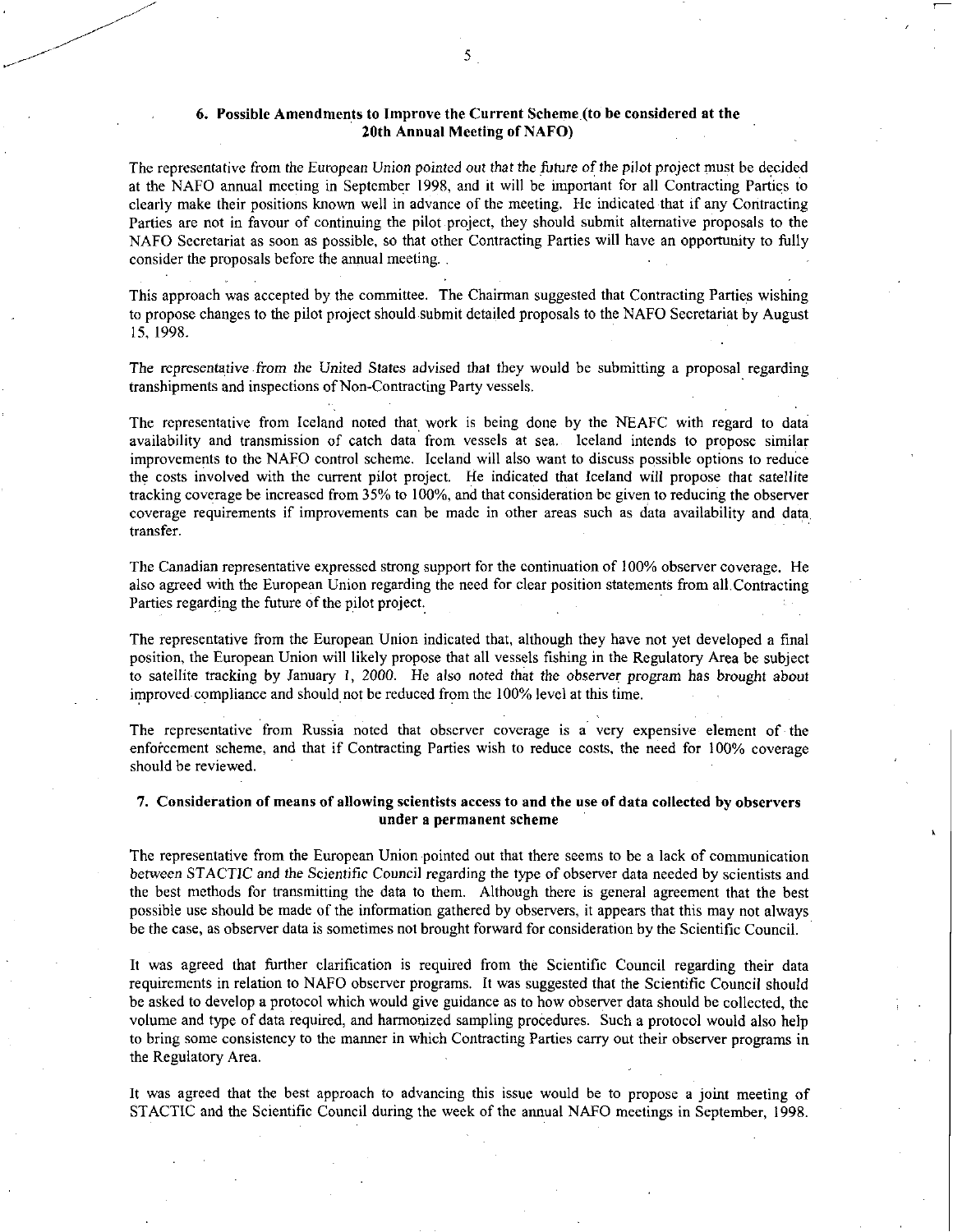If the Chairman of the Scientific Council agrees, a short meeting will be scheduled at a mutually convenient time during that week.

The European Union representative offered to work with the European Union scientists to develop a draft protocol which can be used as a discussion document at the September meeting.

### &Other Business

The representative of the Executive Secretary reminded Contracting Parties that a commitment was made at the September, 1997 STACTIC meeting that Contracting Parties would exchange data on discards prior to the May, 1998 meeting (please see STACTIC Report, item 8(a)). To date, only Canada and Norway have supplied the requested data. All other Contracting Parties were asked to forward their data to the NAFO Secretariat as soon as possible.

The representative from Iceland asked about the status regarding the implementation of the recommendations from the report produced in 1997 by the STACTIC Working Group on Satellite Tracking (STACTIC Working Paper 97/15). The representative from the European Union explained that while the Fisheries Commission has accepted submission of the report, it has not yet gone through a formal approval process, which would include a mail vote. The representative from Iceland stated that there is a need.to continue the work begun by this working group. The representative of the Executive Secretary reported that two service providers had been asked to provide estimates on the work that would be required to enable the NAFO Secretariat to handle satellite tracking and hail reports on a real time basis. In-house networking and a mainframe computer have been installed at the Secretariat.

### 9. Adoption of the Report

A draft report was reviewed by the meeting and comments presented by delegates. The Chairman requested the Secretariat to circulate the amended report by mail to Heads- of Delegations present at the meeting for adoption.

#### 10. Adjournment

The delegate of Canada expressed gratitude to the Greenland Home Rule for providing the fine meeting facilities as well as the luncheon served. This was applauded by all delegates. The meeting was adjourned at 1500 hrs on Friday, 15 May 1998.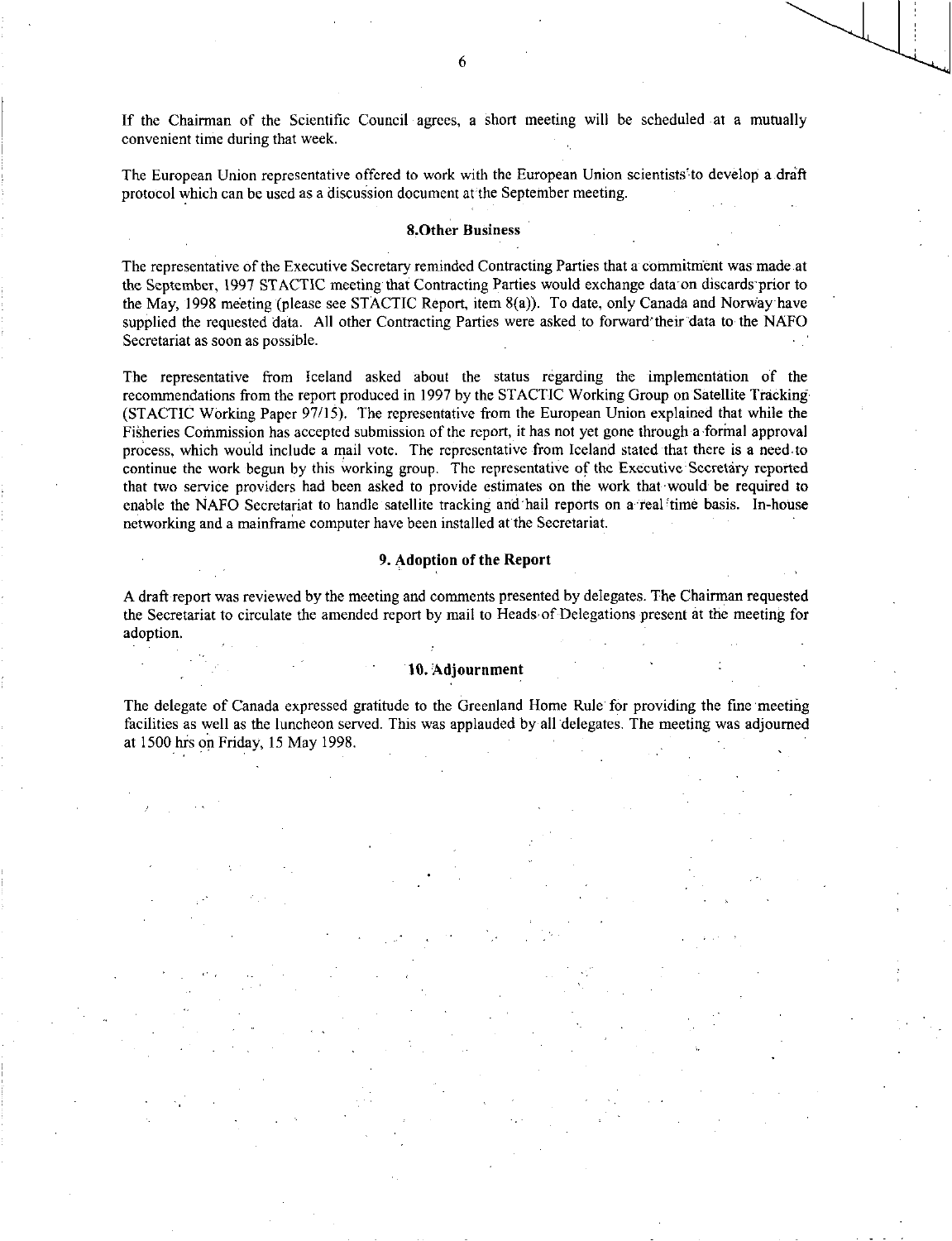## Annex 1. List of Participants

#### **CANADA**

### **Head of Delegation**

C. J. Allen, Resource Management, Dept. of Fisheries and Oceans, 200 Kent St., Ottawa, Ontario K I A 0E6

#### **Advisers**

D. Bevan, Dept. of Fisheries and Oceans, 200 Kent Street, Ottawa, Ontario KIA 0E6

**T.** Blanchard, Dept. of Fisheries and Oceans, P. O. Box 5667, St. John's, Newfoundland A1C 5X1

P. Steele, Dept. of Fisheries and Oceans, 200 Kent Street, Ottawa, Ontario K I A 0E6

L. Strowbridge, Dept. of Fisheries and Oceans, P.O. Box 5667, St. John's, Newfoundland AIC 5X1

#### **DENMARK (in respect of Faroes and Greenland)**

#### **Head of Delegation**

M. T. Nedergaard, Gronlands Fiskerilicenskontrol, Postbox 501, DK-3900 Nuuk, Greenland

#### **Advisers**

C. Benner, Directorate for Fisheries, P. **0.** Box 269, 3900 Nuuk, Greenland D. Jensen, Gronlands Fiskerilicenskontrol, Postbox 501, DK-3900 Nuuk, Greenland A. Kristiansen, Ministry of Fisheries, P. O. Box 64, FR-I 10 Torshavn, Faroe Islands

#### **ESTONIA**

#### **Head of Delegation**

**T.** Roose, Deputy Director, Estonian State Sea Inspection, 76 Kopli, EE-0004 Tallinn

#### **Adviser**

E. Kobakene, Fisheries Dept. , Ministry of the Environment, 76 Kopli, EE-0004 Tallinn

#### **EUROPEAN UNION (EU)**

#### **Head of Delegation**

F. Wieland, European Commission, Directorate General for Fisheries, Rue de la Loi 200,13-1049 Brussels, Belgium

#### **Advisers**

**H.** Koster, European Commission, Directorate General for Fisheries, Unit C-4, Rue Joseph II, 99, B-1049 Brussels, Belgium

P. Curran, European Commission, Directorate General for Fisheries, Unit C-4, Rue Joseph II, 99, B-1049 Brussels, Belgium

F. Florindo, Council of the European Union, 175 Rue de la Loi, B-1040 Brussels, Belgium

R. Akesson, MiniStry of Agriculture, 10333 Stockholm, Sweden

S. Feldthaus, Ministeriet for Fodevarer, Landbrug & Fiskeri, Holbergsgade 2, 1057 Copenhagen, Denmark H.-C. von Heydebrand, Bundesministerium fur Emahrung, Landwirtschaft and Forsten, Rochusstr. 1, D-53123 Bonn, Germany

M. Rafael, Ministerio da Agricultura do Desenvolvimento Rural e Pescas, D.G.P.A., Edificio Vasco de Gama-Alcantara, 1400 Lisbon, Portugal

A. M. Teixeira, Chefe da Divisao de Inspeccao, Ministerio da Agricultura do Desenvolvimento Rural e das Pescas, A. Brasilia-Alges, 1400 Lisbon, Portugal

M. I. Aragon, Secretaria General de Pesca Maritima, Jose Ortega y Gasset, 57, 28006 Madrid, Spain

C. Dominguez, Secretaria General de Pesca Maritima, Jose Ortega y Gasset, 57, 28006 Madrid, Spain

J. Leston Leal, Subdireccion General de Inspeccion Pesquera, Corazon de Maria-8, 28002 Madrid, Spain

N. Cumberlidge, Fisheries III, Nobel. House, 17 Smith Square, London SW1P 3112, United Kingdom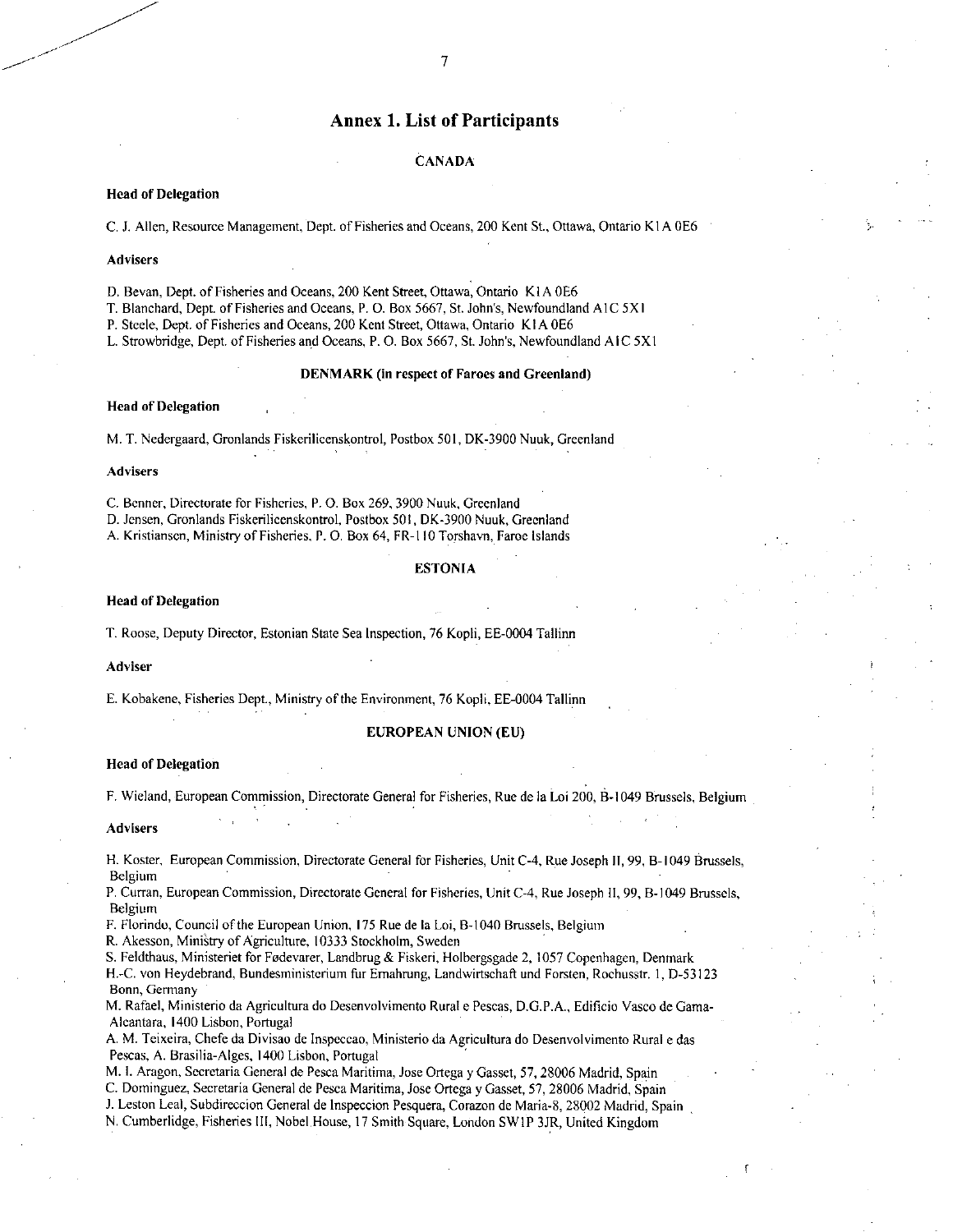### **ICELAND**

### **Head of Delegation**

A. Edwald, Ministry of Fisheries, Skulagata 4, 150 Reykjavik

#### **Adviser**

A. Halldorsson, Ministry of Fisheries, Skulagata 4, 150 Reykjavik

#### **JAPAN**

#### **Head of Delegation**

M. Oi, Far Seas Fisheries Div., Fisheries Agency, 1-2-1 Kasumigaseki, Chiyoda-ku, Tokyo

#### **Advisers**

N. Takagi, Japan Deep Sea Trawlers Association, Ogawacho-Yasuda Bldg. 601, 6 Kanda Ogawacho, Chiyoda-ku 101, Tokyo

S. Uno, International Affairs Div., Fisheries Agency of Japan, 1-2-1 Kasumigaseki, Chiyoda-ku, Tokyo

#### **NORWAY**

#### **Head of Delegation**

T. Lobach, Directorate of Fisheries, P. O. Box 185, N-5002 Bergen

#### **Adviser**

S.-A. Johnsen, Directorate of Fisheries, P. O. Box 185, N-5002 Bergen

#### **RUSSIA**

#### **Head of Delegation**

V. N. Solodovnik, Ministry of Agriculture and Food of the Russian Federation, Fisheries Dept., 12 Rozhdestvensky Boul., Moscow **103031** 

#### **Advisers**

**V.** K. Babayen, VNIRO, V. Krasnoselskaya 17, Moscow

Y. Efimov, Russian Embassy, Fisheries Representative, Kristianiagade 5, 2100 Copenhagen, Denmark V. M. Mishkin, General Director, Scientific and Technical Firm "Complex Systems", 5,•Komintema str., P. **0** Box 183038, Murmansk

#### **UNITED STATES OF AMERICA**

#### **Head of Delegation**

W. J. Quigley, Coast Guard Liaison, Dept. of State, Office of Marine Conservation, 2201 C. St. NW, Room 5806, Washington, DC 20520

#### **Adviser**

C. Juliand, National Marine Fisheries Service, !Blackburn Dr., Gloucester, MA 01930

#### **SECRETARIAT**

**B.** J. Cruikshank, Senior Secretary G. Moulton, Statistical Officer

M. Hansen (Greenland Home Rule), Denmark Office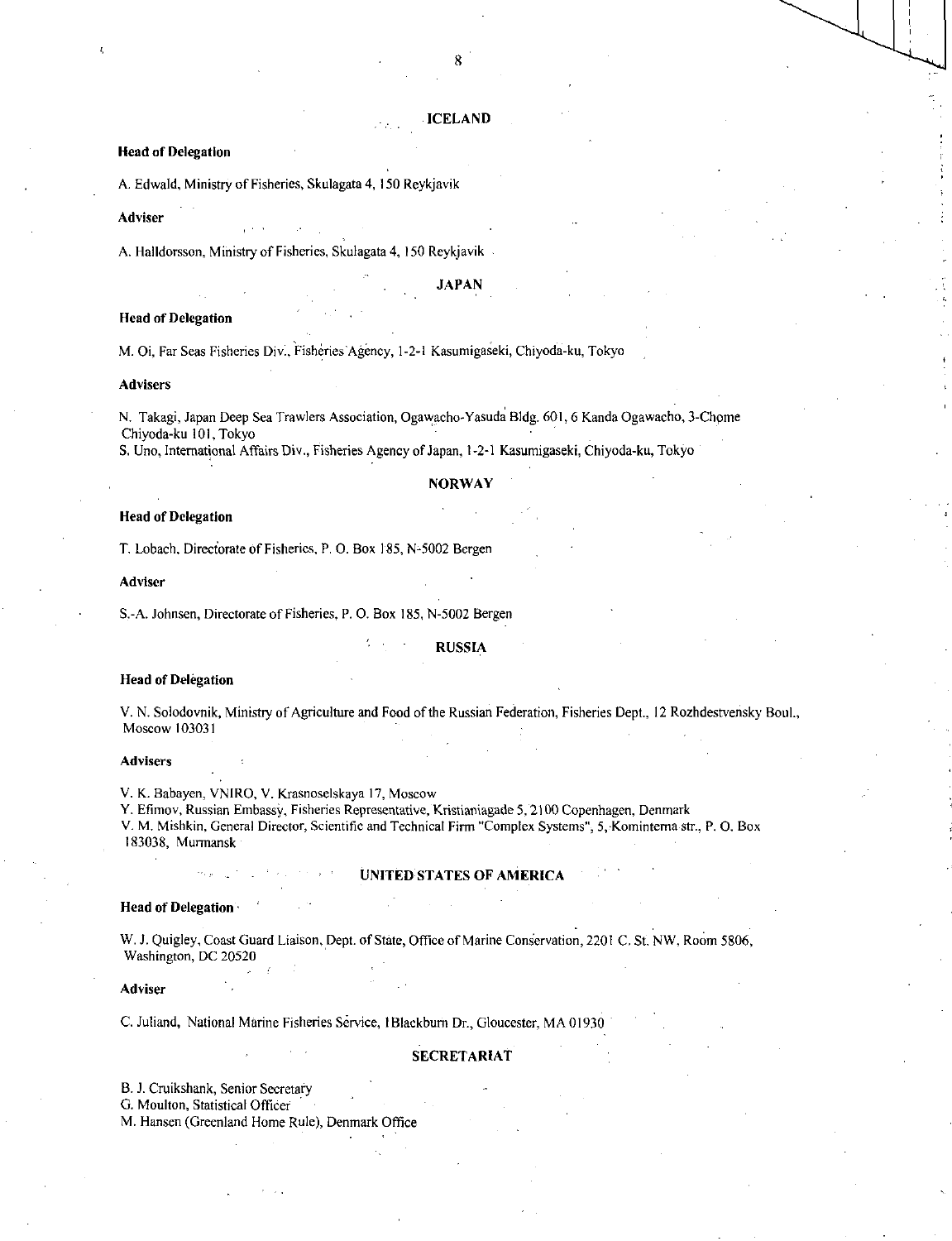# Annex 2. Agenda

- 1. Opening Remarks and Introductions
- 2. Appointment of the Rapporteur

3. Adoption of the Agenda

- 4. Review of reports on the Pilot Project for Observers and Satellite Tracking
	- Outstanding reports on the implementation of the Pilot Project for Observers
		- Update of reports on the implementation of the Pilot Project for Satellite Tracking

5. Evaluation of the Pilot Project for Observers and Satellite Tracking

- 6. Possible amendments to improve the current scheme, and which may reduce cost without compromising conservation and enforcement effectiveness, to be considered at the 20<sup>th</sup> Annual Meeting of NAFO with a view to implementing such a scheme on a permanent basis effective January 1, 1999.
- 7. Consideration of means of allowing scientists access to and the use of data collected by observers under a permanent scheme
- 8. Other business
- 9. Adoption of the Report
- 10. Adjournment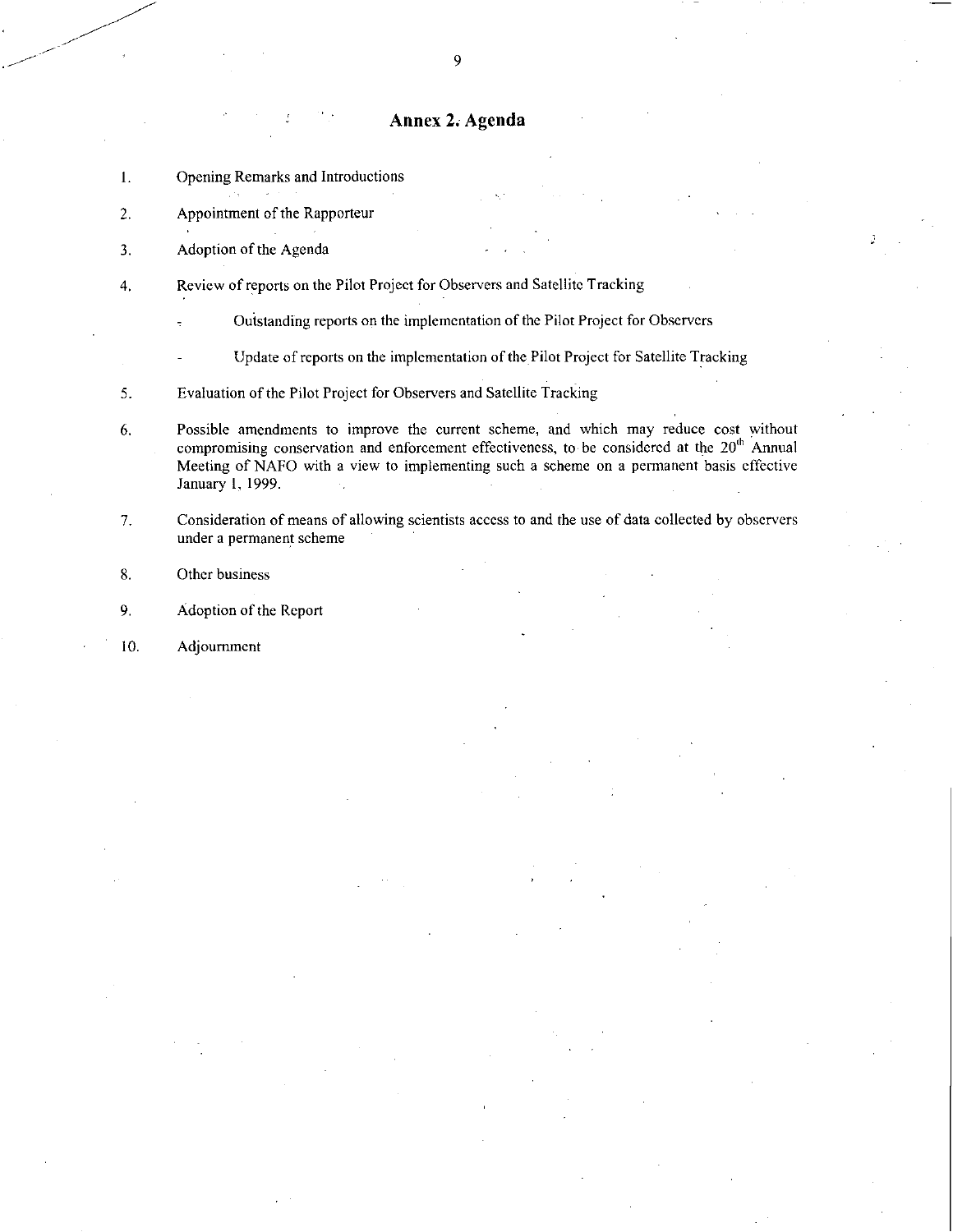# Annex 3. Contracting Party Responses to Questions Regarding the Pilot Project

### Questions:

- 1. Who employs the observers, i.e. do they meet the requirements regarding independence and impartiality?
- 2. Is the 100% coverage requirement being adhered to? (Is it prohibited to fish without an observer?)
- 3. Are all observer reports submitted to the NAFO Secretariat?
- 4. Are the observer reports available to scientists, and to what extent do they make use of the reports?
- 5. Are hailing requirements still being adhered to by all vessels, or are hails no longer required for vessels covered by satellite tracking?
- 6. Is satellite tracking data now being used to control fishing activity, e.g. to control effort days in the shrimp fishery?

### Denmark (in respect of Greenland)

- 1. The observers are government employees.
- 2. Observer coverage is required at all times in the Regulatory Area.
- 3. All observer reports are sent to the NAFO Secretariat..
- 4. Observer reports are made available to scientists.
- 5. Greenland does not have a satellite tracking program for vessels fishing in the Regulatory Area.

#### **Norway**

- 1. The observers are supplied by a Canadian company.
- 2. Observer coverage is required at all times in the Regulatory Area.
- 3. All reports are sent to the NAFO Secretariat.
- 4. Observer data is used by scientists.
- 5. Satellite tracking is now used instead of the hail system.
- 6. Satellite tracking is used for control of fishing effort.

#### Canada

- 1. Observers are supplied by a private sector company.
- 2. Observer coverage is required at all times in the Regulatory Area.
- 3. All reports are sent to the NAFO Secretariat.
- 4. Observer reports are made available to the scientists.
- 5. All Canadian vessels are still required to submit hail reports.

#### **Estonia**

- 1. The observers are government employees.
- 2. The 100% observer coverage is adhered to by Estonian fishing vessels.
- 3. All reports are sent to the NAFO Secretariat.
- 4. The information is not yet used by scientists.
- 5. Satellite tracking could be used to replace hail reports.
- 6. Satellite tracking is used to monitor vessels' activities in the NRA.

#### Iceland

- 1. The observers are government employees.
- 2. Observer coverage is required at all times in the Regulatory Area and fishing is prohibited without an observer on board.
- 3. Not sure whether reports are submitted to the Secretariat; will check on this point.
- 4. Observer reports are used by scientists.
- 5. Satellite tracking has not replaced the hail system.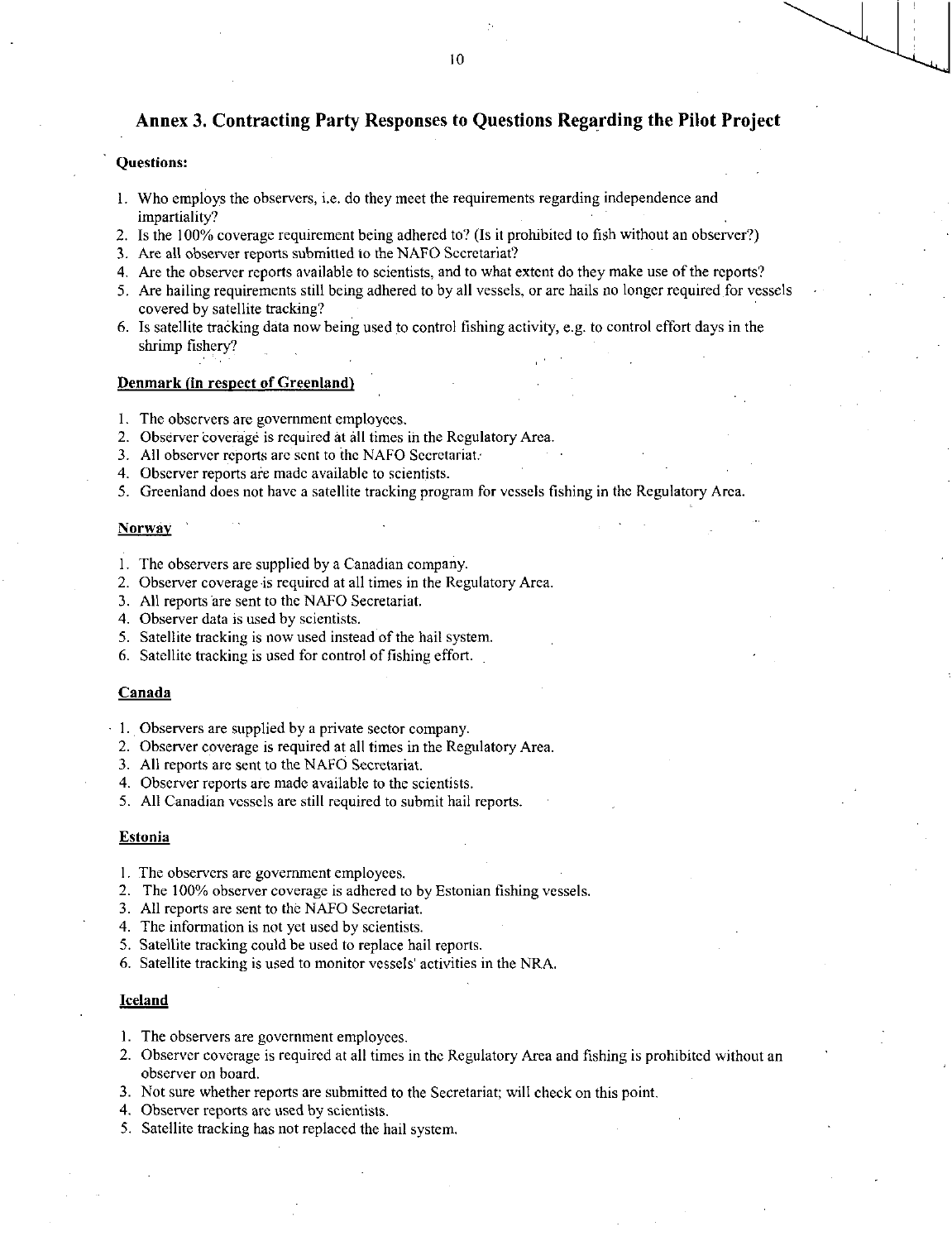### Denmark (in respect of Faroe Islands)

- I. The observers are government employees and are certified by the government.
- 2. They are required 100% of the time.
- 3. Reports are not sent to the NAFO Secretariat.
- 4. The information is made available to scientists.
- 5. Satellite tracking has not replaced the hail requirements.
- 6. Satellite tracking is not used to control fishing effort.

#### Japan

- 1. The observers are trained by the Japanese Government and are Government employees.
- 6. Japan has not implemented a satellite tracking system.

#### European Union

- I. Observers are contracted from private sector companies.
- 2. There is 100% coverage at all times in the Regulatory Area. Fishing is prohibited unless an observer is on board the vessel.
- 3. All observer reports are sent to the NAFO Secretariat.
- 4. All reports are supplied to scientists of the EU flag states.
- 5. EU will soon be advising the NAFO Secretariat that EU vessels equipped with satellite devices will be submitting hails through satellite transmission.
- 6. Satellite tracking is used for monitoring purposes.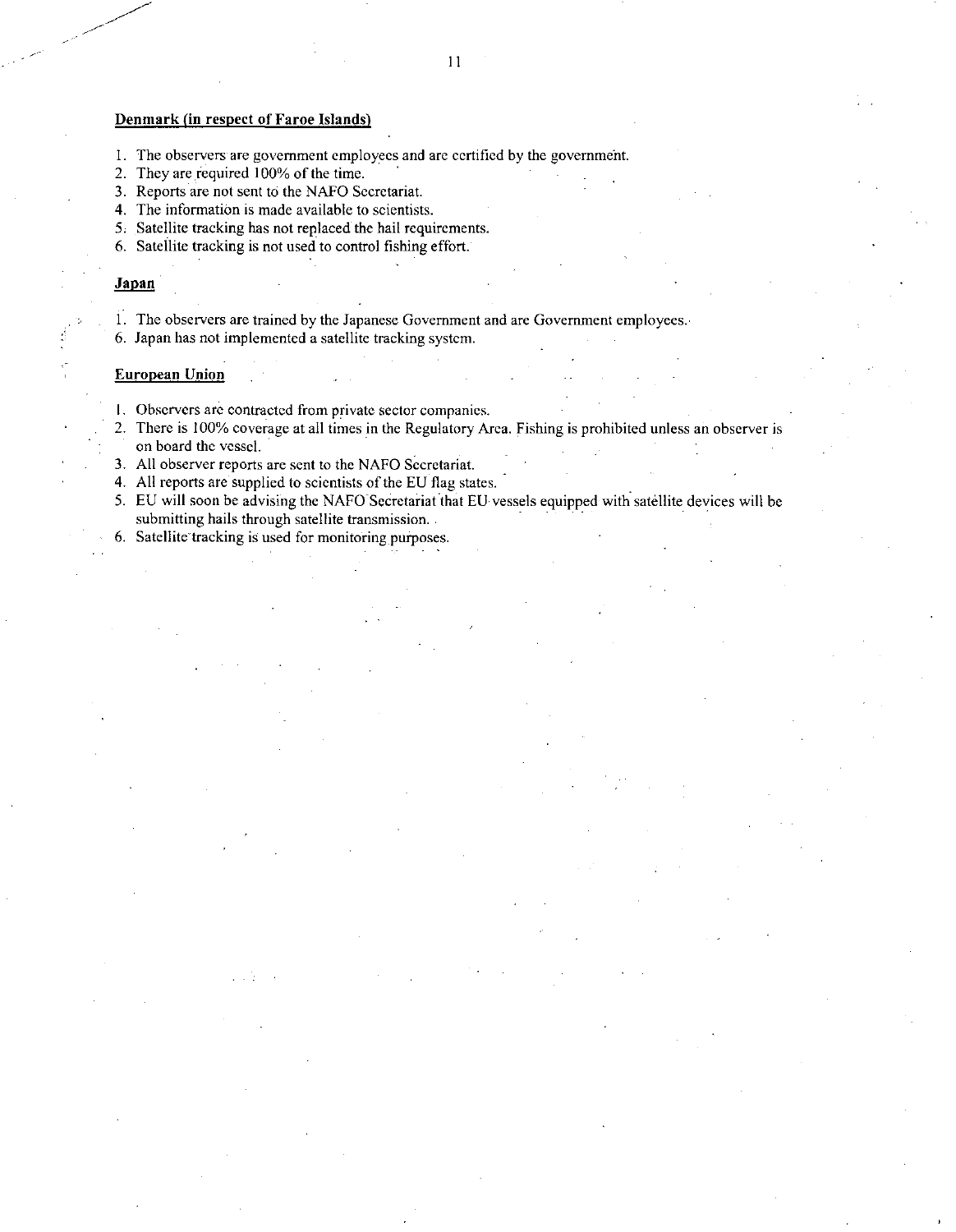|                            |             |                           |             |                         |   |                         | <b>Pilot Project Compliance Measures</b> |              |                         |  | <b>Traditional methods of</b> |           |             |                         |           |
|----------------------------|-------------|---------------------------|-------------|-------------------------|---|-------------------------|------------------------------------------|--------------|-------------------------|--|-------------------------------|-----------|-------------|-------------------------|-----------|
|                            |             | <b>Satellite Tracking</b> |             |                         |   |                         | <b>Observer Scheme</b>                   |              |                         |  | control $(*)$                 |           |             |                         |           |
| <b>Management Measures</b> | Relevance   |                           |             | Efficacy/<br>Efficiency |   | Relevance               |                                          |              | Efficacy/<br>Efficiency |  | Relevance                     |           |             | Efficacy/<br>Efficiency |           |
|                            |             |                           |             |                         |   |                         |                                          |              |                         |  |                               |           |             |                         |           |
|                            | <b>YES</b>  | NO <sub></sub>            | H           | M                       | L | <b>YES</b>              | N <sub>O</sub>                           | H            | M                       |  | <b>YES</b>                    | <b>NO</b> | H           | M                       |           |
|                            |             |                           |             |                         |   |                         |                                          |              |                         |  |                               |           |             |                         |           |
| <b>Fishing location</b>    | $\mathbf Y$ |                           | $\bf H$     |                         |   | $\mathbf Y$             |                                          | $\mathbf H$  |                         |  | $\mathbf Y$                   |           | $\mathbf H$ |                         |           |
|                            |             |                           |             |                         |   |                         |                                          |              |                         |  |                               |           |             |                         |           |
| <b>Fishing activities</b>  |             |                           |             |                         |   |                         |                                          |              |                         |  |                               |           |             |                         |           |
| No. of operation           | $\mathbf Y$ |                           |             | <b>No Consensus</b>     |   | $\mathbf Y$             |                                          | $\mathbf H$  |                         |  | $\mathbf Y$                   |           |             |                         | L         |
| Time in the area           | $\mathbf Y$ |                           | $\bf H$     |                         |   | Y                       |                                          | $\mathbf H$  |                         |  | Y                             |           | $\mathbf H$ |                         |           |
| Fishing Time               | Y           |                           |             | $\bf M$                 |   | $\mathbf Y$             |                                          | $\mathbf H$  |                         |  | Y                             |           |             |                         | L         |
| Gear used                  |             | $\mathbf N$               |             |                         |   | $\mathbf Y$             |                                          | $\mathbf H$  |                         |  | Ÿ                             |           |             | M                       |           |
|                            |             |                           |             |                         |   |                         |                                          |              |                         |  |                               |           |             |                         |           |
| <b>Catch retained</b>      |             |                           |             |                         |   |                         |                                          |              |                         |  |                               |           |             |                         |           |
| By species                 |             | $\mathbf N$               |             |                         |   | $\mathbf Y$             |                                          | $\mathbf H$  |                         |  | Y                             |           |             | <b>No Consensus</b>     |           |
| By live weight             |             | $\overline{\mathbf{N}}$   |             |                         |   | $\mathbf Y$             |                                          | $\mathbf{H}$ |                         |  | Y                             |           |             | M                       |           |
| <b>Discards</b>            |             |                           |             |                         |   |                         |                                          |              |                         |  |                               |           |             |                         |           |
| Juveniles                  |             | N                         |             |                         |   | $\mathbf Y$             |                                          | $\mathbf{H}$ |                         |  | $\dot{\mathbf{Y}}$            |           |             |                         | L         |
| <b>By-catches</b>          |             | N                         |             |                         |   | $\overline{\mathbf{Y}}$ |                                          | $\mathbf H$  |                         |  | $\overline{\textbf{Y}}$       |           |             |                         | $\cdot$ L |
| High-grading               |             | $\overline{\mathbf{N}}$   |             |                         |   | $\overline{\mathbf{Y}}$ |                                          | $\mathbf H$  |                         |  | $\overline{\mathbf{Y}}$       |           |             |                         | L         |
|                            |             |                           |             |                         |   |                         |                                          |              |                         |  |                               |           |             |                         |           |
| Processing                 |             |                           |             |                         |   |                         |                                          |              |                         |  |                               |           |             |                         |           |
| By species                 |             | N                         |             |                         |   | Y                       |                                          | H            |                         |  | Y                             |           |             | M                       |           |
| By presentation            |             | N                         |             |                         |   | $\overline{\mathbf{Y}}$ |                                          | $\mathbf H$  |                         |  | $\mathbf Y$                   |           |             | $\mathbf M$             |           |
| By production weight       |             | N                         |             |                         |   | Ý                       |                                          | $\mathbf H$  |                         |  | $\overline{\mathbf{Y}}$       |           |             | $\mathbf M$             |           |
|                            |             |                           |             |                         |   |                         |                                          |              |                         |  |                               |           |             |                         |           |
| Landing/Transshipment      |             |                           |             |                         |   |                         |                                          |              |                         |  |                               |           |             |                         |           |
| Port/Location              | Y           |                           | $\mathbf H$ |                         |   | Y                       |                                          | $\mathbf{H}$ |                         |  | $\mathbf Y$                   |           | H           |                         |           |
| Quantities Landed          |             | $\overline{\bf N}$        |             |                         |   |                         | N                                        |              |                         |  | Ÿ                             |           | H           |                         |           |
|                            |             |                           |             |                         |   |                         |                                          |              |                         |  |                               |           |             | s an                    |           |

# **Annex 4. Evaluation Framework Summary Table**

# Efficiency/Efficacy— H(High), M(Medium), L(Low)

\*Traditional means: fishing and processing logbook, landing/transhipment declaration, sightings and inspections at sea (either by vessel or aircraft), hail-system and communication of catches, single mesh size, inspection ashore, etc.

- 1. Bolded ratings reflect consensus view, subject to explanatory notes.
- 2. Shaded areas reflect no consensus on efficiency/efficacy.

No. of operations (satellite tracking) - Efficiency/efficacy dependant on number and frequency of transmissions.

Catch retained by species (traditional) - Efficiency/efficacy subject to level of surveillance and fishery (shrimp versus multiple species).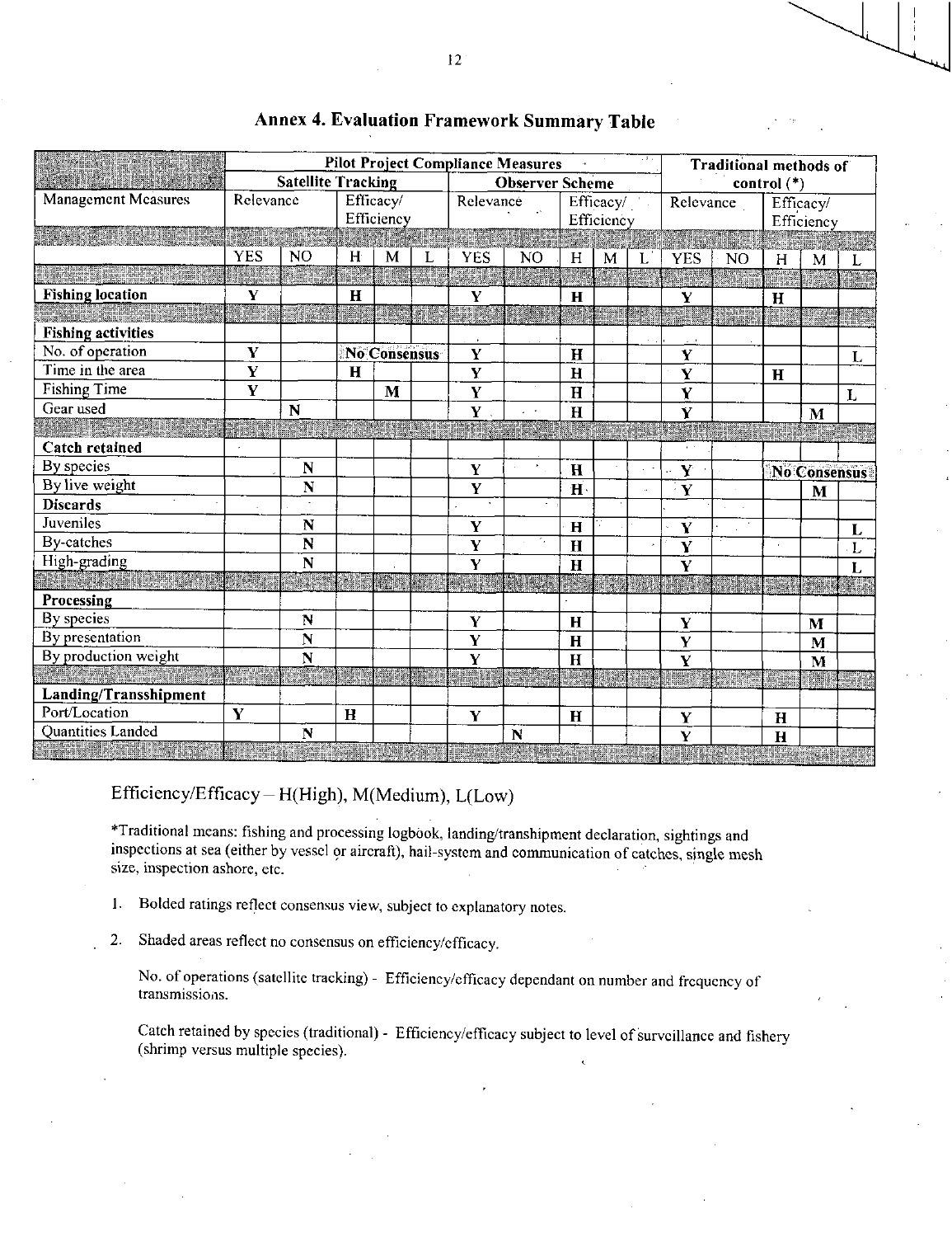## Management Measure Contracting Party Note

Gear Used

**Discards** 

Landing/Transshipments

Port/Location

Efficiency/Efficacy (Observer)

Efficiency/Efficacy (Satellite) Iceland Iceland All fishing activities (excluding

Overall

### Explanatory Notes

European Union

Canada

European Union

EU/Norway

EU

Iceland

Canada

Iceland, Norway Denmark (Faroes & Greenland)

Catches retained on board Denmark (Faroes *&* Greenland) Observers assumed 100% effective.

No. of Operations European Union Satellite Tracking — Moderate, depending on number of positions per day.

Includes mesh size and sorting grid.

Traditional — High during inspections.

Evaluation of discards goes beyond simple enforcement effectiveness.

No transshipments observed.

Observer-High, but not included in observer duties.

Overall — Not in terms of cost efficiency.

Fishing location — High, in respect of accuracy but this is not real time location so it will not support inspection control.

Juveniles— Not relevant for shrimp fishery.

By-catches, high-grading and Processing by species — High, but not significant issue in shrimp fishery.

gear used) — High, but due to low coverage, potential efficiency does not equal actual efficiency.

Fishing time — High, can be obtained by calculation of vessel speed, although variable or lower speed may not necessarily indicate fishing.

Efficiency/Efficacy (Traditional) Iceland May be improved through enhanced use of electronic data exchange.

> Dependent on level of surveillance by platform type (aircraft, patrol vessel, dockside monitoring).

Evaluation based on experience in the shrimp fishery only.

13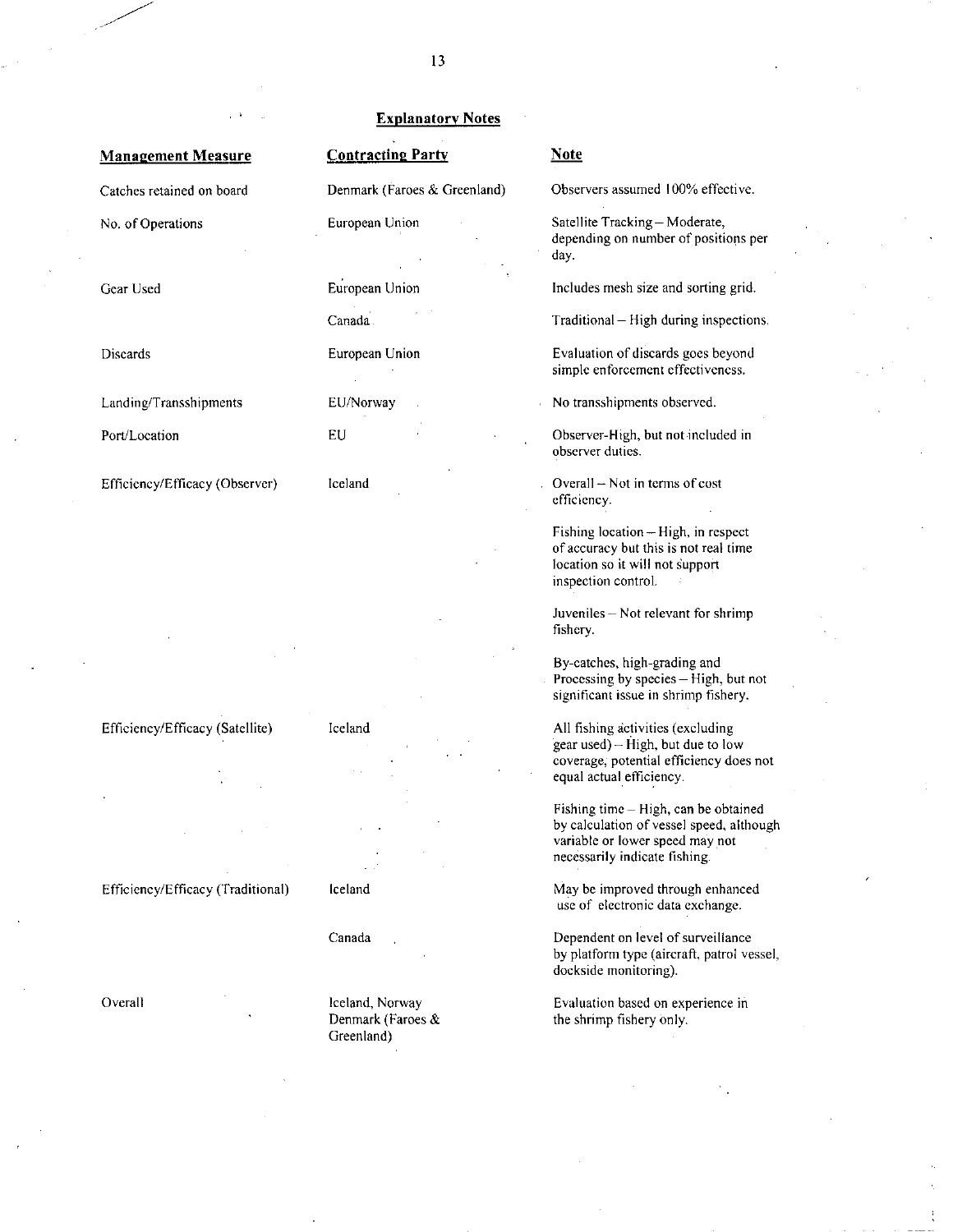| CONTRACTING PARTY                              | retariat<br>š | No way       | Dan(Grind)  | Canada               | Laivia                                                                | ś             | Den(Far)            | Japan   | Eutonia      | <b>Icelend</b>                 | 귾                       | Russia | <u>Foto</u>       | Average     |
|------------------------------------------------|---------------|--------------|-------------|----------------------|-----------------------------------------------------------------------|---------------|---------------------|---------|--------------|--------------------------------|-------------------------|--------|-------------------|-------------|
| <b>Relerance Documents</b>                     | $9^{7/4}$     | 97/1,97/2    | 97/3.97/25  | 87/18.97/32          | 37/12                                                                 | 82/29         | <b>98/4</b>         | 97/16   | 27/17        | 97/19                          | 97/33,97/34             |        |                   |             |
| Satellite Tracking Technology                  |               |              |             |                      |                                                                       |               |                     |         |              |                                |                         |        |                   |             |
| Capital                                        | 21,000<br>w   | 100,000      |             |                      | \$12,000                                                              | \$70,000      | 22.000<br>tr)       |         | 24,000<br>u  | 200,000<br>w,                  |                         |        | 449,000<br>G)     |             |
| Operating Costs                                | 6.000         | 20,000<br>ω. |             |                      | $150,000$ $\frac{1}{3}$ \$ 4,000 $\frac{1}{3}$ \$20,000 $\frac{1}{2}$ |               | $\frac{8}{2}$<br>., |         | 8,000<br>÷   | 24,000<br>t.                   | 500,000<br>w            |        | 733,000<br>49     |             |
| <b>Operations Center</b>                       |               |              |             |                      |                                                                       |               | 20,00<br>w          |         |              |                                |                         |        | 20,000<br>t٩      |             |
| Other                                          | 5,000         |              |             |                      | 2.000                                                                 |               |                     |         | 3,000<br>w   |                                |                         |        | 10,000<br>ø       |             |
| Observer Coverage                              |               |              |             |                      |                                                                       |               |                     |         |              |                                |                         |        |                   |             |
| Operating Costs(\$/sea day)                    |               | Ş<br>w       | 388<br>u)   | SS <sub>3</sub><br>w | Z<br>v,                                                               | 3S<br>3<br>t, | ş<br>ø              | 53<br>ø | ន្លឹ<br>u,   | 318<br>Ø                       | 20<br>m                 |        | 3,558<br>t.       | Ø,<br>œ     |
| Traditional Surveillance                       |               |              |             |                      |                                                                       |               |                     |         |              |                                |                         |        |                   |             |
| Vessels                                        |               |              |             | \$3,800,000          |                                                                       |               |                     |         |              |                                | \$1,400,000             |        | 5,200,000<br>t.   |             |
| Aircrait                                       |               |              |             | \$5,500,000          |                                                                       |               |                     |         |              |                                |                         |        | 5.500,000<br>u,   |             |
| Administration                                 |               |              |             | \$1,500,000          |                                                                       |               |                     |         |              |                                | 150,000<br>w            |        | 1 650,000<br>u,   |             |
| Total Inspections                              |               |              |             | 278                  |                                                                       |               |                     |         |              |                                | န္တ                     |        | $\overline{5}$    |             |
| Cost/Inspection                                |               |              |             | 19,000<br>÷          |                                                                       |               |                     |         |              |                                | 24,000<br>ú             |        | 43.000<br>w,      | 18,000<br>v |
| Number of Vessels (WG WP 98/4)                 |               | ٩            | ø           | തു്                  | Ø                                                                     |               | 쁘                   | N       | ø            | ę,                             | Э                       |        | $\frac{1}{4}$     |             |
| Number of observer and fishing days (WP 97/21) |               | 1550         | i.S         | <b>P</b>             | Ë                                                                     |               | 38                  | 320     | ŝ            | 5864                           | 7678                    |        | 1902              |             |
| Total costs                                    |               |              |             |                      |                                                                       |               |                     |         |              |                                |                         |        |                   |             |
| Satellite Technology                           |               |              |             |                      |                                                                       |               |                     |         |              |                                |                         |        |                   |             |
| One Time                                       | 21,000<br>w   | 100,000<br>u |             |                      | \$12,000 \$70,000                                                     |               | 22.000<br>u         |         | 24,000<br>u, | 200,000<br>w,                  |                         |        | 449,000<br>w      |             |
| Annual                                         | 11,000<br>w   | 20,000<br>t, |             | 150,000<br>tr.       | \$6,000                                                               | \$20,000      | 21,000<br>u         |         | \$11,000     | 24.000<br>$\ddot{\phantom{0}}$ | 500,000<br>41           |        | 763,000<br>w      |             |
| Observer Coverage                              |               | 606,000<br>v | 67.000<br>v | 63,000<br>ø          | \$60,000                                                              |               | \$377,000           | 1177000 | \$380,000    |                                | \$1,896,000 \$2,456,000 |        | \$ 6,076,000      | Š<br>41     |
| Traditional Surveillance                       |               |              |             | \$10,800,000         |                                                                       |               |                     |         |              |                                | \$2,350,000             |        | \$13,150,000   \$ | 582         |

Annex 5. Estimated Cost of Surveillance - NAFO Regulatory Area (Based on 1996 information) (in Canadian dollars)

1. Costs for NAFO Secretariat based on satellite technology at headquarters

2. Some Contracting Parties exceeded the 35% satellite requirement

3. Fishing days for some Contracting Parties decreased in 1997

4. Canadian vessel surveillance excludes military vessel support (estimated at \$5.0M)

 $\overline{1}$